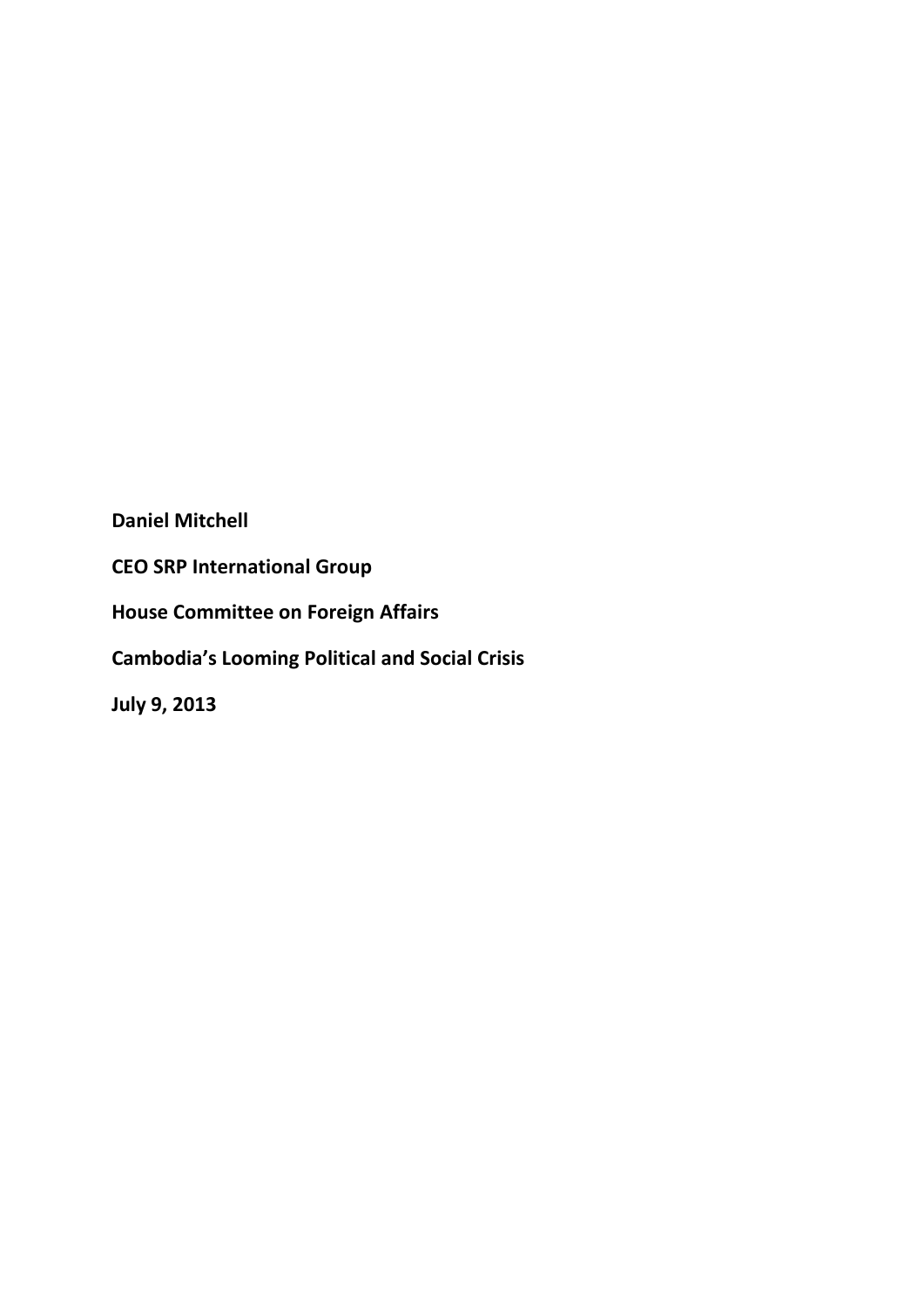### **Background of SRP International Group Ltd. In Cambodia**

SRP International Group Ltd. (SRP) is an investment, and advisory firm focused on developing opportunities in the frontier markets of Southeast Asia. The industry sectors company focuses in commercial reforestation, agriculture and manufacturing. It engages in start-up operations as well as support of other companies seeking to establish operations in these markets.

SRP has been active in Cambodia for over 13 years. Beginning with feasibility studies in 1999 and 2000. SRP's first nursery operations were established 2002 employing over 200 people at its peak. The first sites were planted from 2003 through 2006. In 2008, SRP International formed a joint venture with Capricorn Forest Fund K/S of Copenhagen Denmark. The joint venture Monsoon Timber K/S owns Grandis Timber Limited in Cambodia. This venture marked the first investment of institutional capital (in this cash Danish and Swedish pension fund money) in Cambodia. In 2009, Grandis Timber completed the negotiation of a 9,820 hectare economic land concession (ELC) in Kompong Speu province. This site is currently under development under a commercial reforestation plan to establish it as a teak planation, employing an average of 800 persons. Through close cooperation with villagers, and officials of both local and national government, Grandis Timber is one of the few ELC's in Cambodia that does not have significant land tenure conflicts with the local populations. The policies and procedures have been reviewed by multiple NGO's and international aid agencies and are considered some of the best practices in the region. These processes have been reviewed by the German aid agency GIZ and the Ministry of Land Management and Urban Planning. Many of the basic elements can be found in governments land titling program of 2011 and 2012.

From 2008 until 2012, I served as the CEO of Grandis Timber and remain on the board of directors of Monsoon Timber K/S, its parent company, in which SRP is a shareholder. Over the past 14 years in Cambodia I have been directly involved in a wide range of the issues that challenge Cambodia today, including foreign direct investment, land tenure and labor. I have directly interfaced with government officials from the national from numerous ministries, as well as provincial district, commune and village level officials.

Since 2011, I have served on the board of governors of the American Chamber of Commerce in Cambodia (AMCHAM), and am the founding member of the Chambers Corporate Social Responsibility (CSR) Committee. My testimony is as a resident of Cambodia and as well as an investor with over 80% of my personal net worth invested in the country.

# **Demographics and Employment: Cambodia's Looming Social Crisis?**

Cambodia's total population 15.2 million (CIA Fact Book 2013 Estimate). Because of high mortality rates and low fertility rates during the Khmer Rouge period and the periods of civil conflict that followed, the country has experienced a baby boom beginning in roughly 1980 and continues today. With a median age of 23 and a birth rate of 2.72 children/woman, (well above the 2.10 children/woman considered replacement rate), the effects of this baby boom can expected to continue for the next the decade.

Today 54% of the population is 24 years old or below. In 2011, the Cambodian workforce was estimated to be 7.9 million (CIA Fact Book 2011 Estimate). With an estimated 300,000 new entrants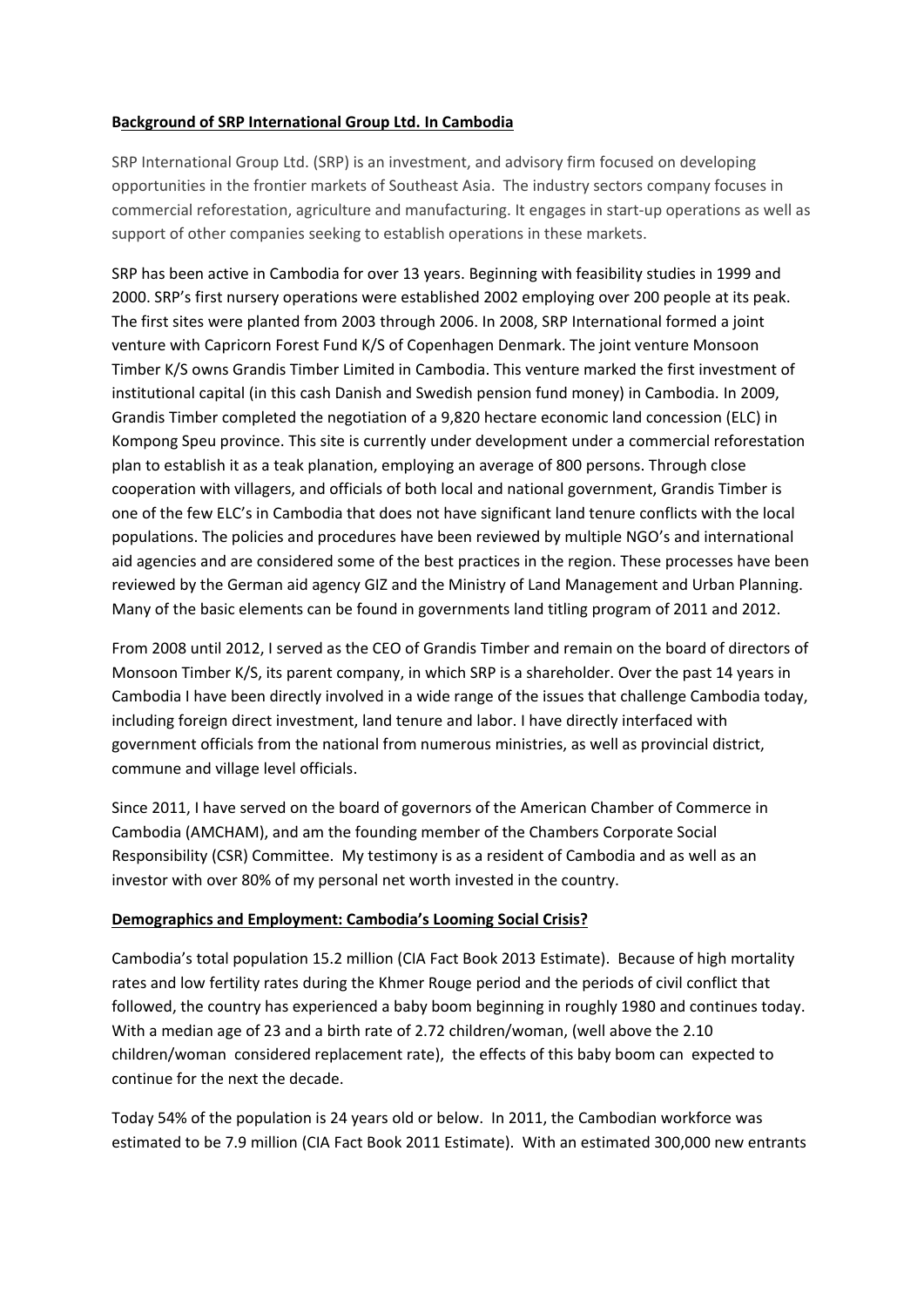in the workforce, SRP estimates the current workforce as 8.8 million. Based on the sustained birth rate annual new entrants could grow the 400,000 over the next 15 years.

Cambodia's skewed demographics present specific economic and social challenges. A minimum 3.4% annual nominal GDP growth is required to maintain current productivity per worker of US\$1620/worker, and will challenge GDP per capita growth. While the overall GDP growth rate has been steady near 7% annually for the past few years, youth unemployment is a growing issue and has potential to create social instability. Historically, approximately 54% of the workforce has entered into subsistence farming (which had a close correlation with deforestation rates). This translates to roughly 150,000 jobs annually and 75,000 ha annually. In the future however, the agriculture sector, as it currently exists, will not to be able to absorb these new workers. Growth in the industry and service sectors is becoming more critical.

# **Business Environment in Cambodia**

The Cambodian government has long recognized the need for foreign direct investment (FDI) to rebuild its economy. To attract foreign investment, the government passed the first Law on Investment in 1993 with amendment in 2003. The law includes guarantees of:

- 100% foreign ownership for most industries;
- Non-discrimination of foreign businesses
- No nationalization of assets or property
- No price controls
- No restriction on currency transfers

Further, the 2003 amendments provided for the establishment of the Council for Development of Cambodia (CDC) to serve as a One-Stop shop for foreign investment. Under CDC's Qualified Investment Project (QIP) status, the government has developed an aggressive investment incentive package which includes:

- Tax holidays; and
- Import tariff exemptions for capital goods and equipment

This has created one of the most business friendly environments in the region. It is not without its issues with the lack of rule of law and corruption key. The government has made first steps toward improving these issues through:

- Recent establishment of the National Arbitration Council (NAC), as an alternative for businesses to the Cambodian court system;
	- o NAC includes foreign arbitration experts and membership of the local and foreign business associations.
- Passage of the 2011 Anti-Corruption Law;
	- o Ministries have begun the process of posting what were informal facilitation fees (now illegal under the Anti-Corruption Law) as normal tariffs for standard ministry functions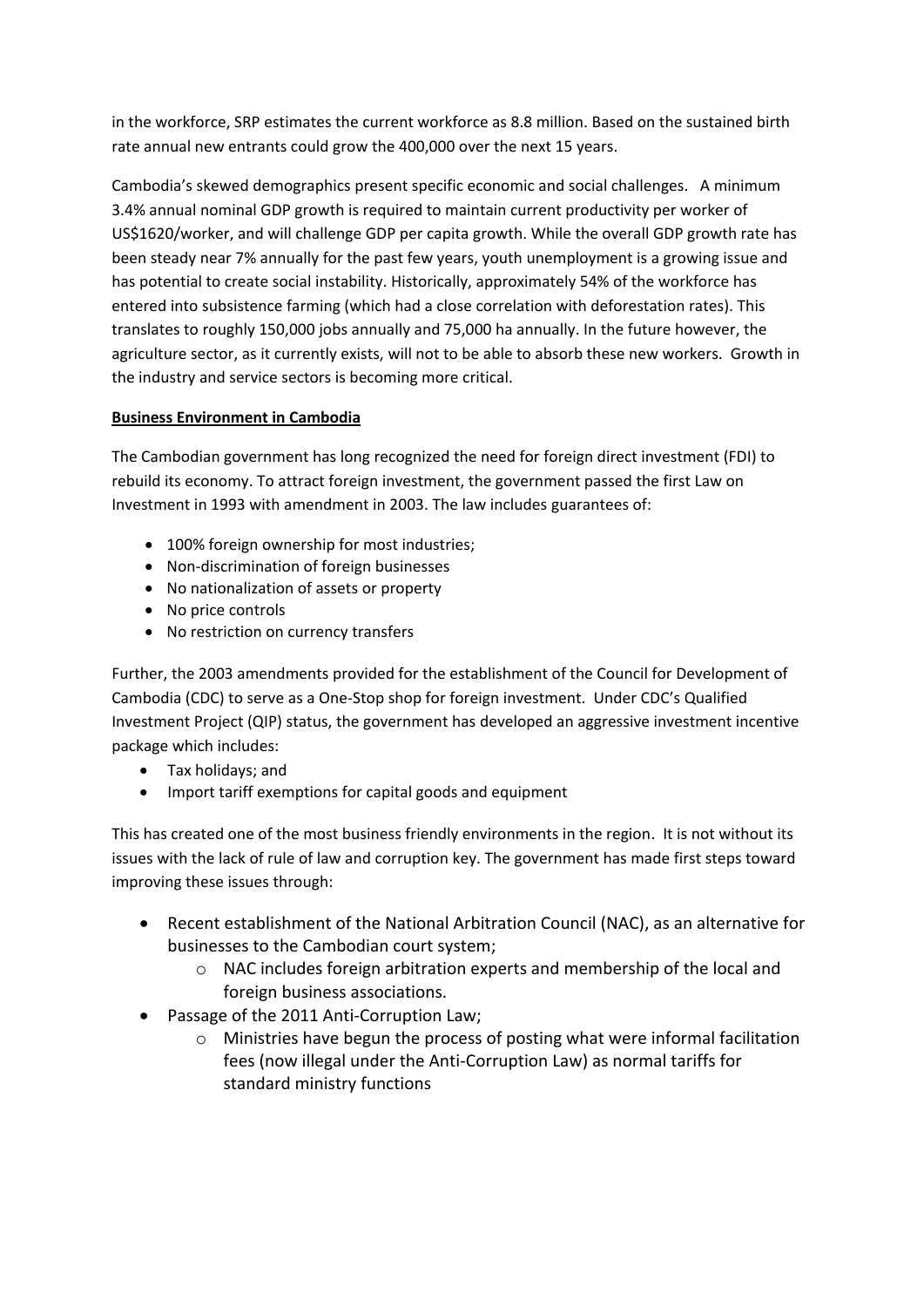Cambodia has long had its Government Private Sector Forum which provides a venue for direct interaction and communication between the government and the private sector. This system is often cited international as one of the best in the region.

Both the government and the international community recognize the need for Cambodia to diversify its economy beyond the garment sector which currently represents approximately 80% of the country's exports. Efforts are being made to attract higher tech industries and progress is being made in the electronics and food processing sectors.

### **Activities of the US Embassy in Cambodia**

The US has historically had a dynamic diplomatic mission in Cambodia. However, under Ambassador William Todd, the mission has significantly increased its visibility and its engagement outside the embassy walls. In the business community, this engagement takes the form of near daily communication with the staff of the mission's economic section, and regular meetings and dialogue directly with the Ambassador. Three examples that I have personally been involved in or have firsthand knowledge of are:

### US Ambassadors Youth Council

With over half of the Cambodian population under 25, the hearts and minds of the Cambodian youth are key to the long term relations between the US and Cambodia. Ambassador Todd immediately recognized the importance of engaging the kingdom's young people and formed the US Ambassador's Youth Council. The purpose of the council is to cultivate young Cambodian leaders around the country, engage Cambodian youth on topics of interest, and generate feedback on U.S. policy and programs in Cambodia. The 15 members of the council were selected from over 350 applicants and represent a broad cross section of youth from around the country.

The ambassador meets with the Youth Council monthly to discuss a wide variety of issues including, freedom of information and expression, the political process, corruption, education and job opportunities.

Jobs are a key concern of Cambodia's youth and as a result, one of the first projects the council initiated is an internship program in cooperation with the AMCHAM This program has so far involved over 40 students and recent graduates who first participated in training in preparation of CV's and interviewing skills and then are being place for 3 to 6 months with western companies doing business in Cambodia. The program provides quality work experience and prepares the interns for what to expect when entering the workforce. I serve as an advisor to the council for this program.

Other activities of the council have included organized country-wide screenings, beginning at the end of March, of the critically acclaimed film "Half the Sky" to raise youth awareness on the consequences of trafficking in persons, and engaged in team-building activities with some high school students from the U.S. Embassy community who shared an American youth perspective on the challenges Cambodian youth face.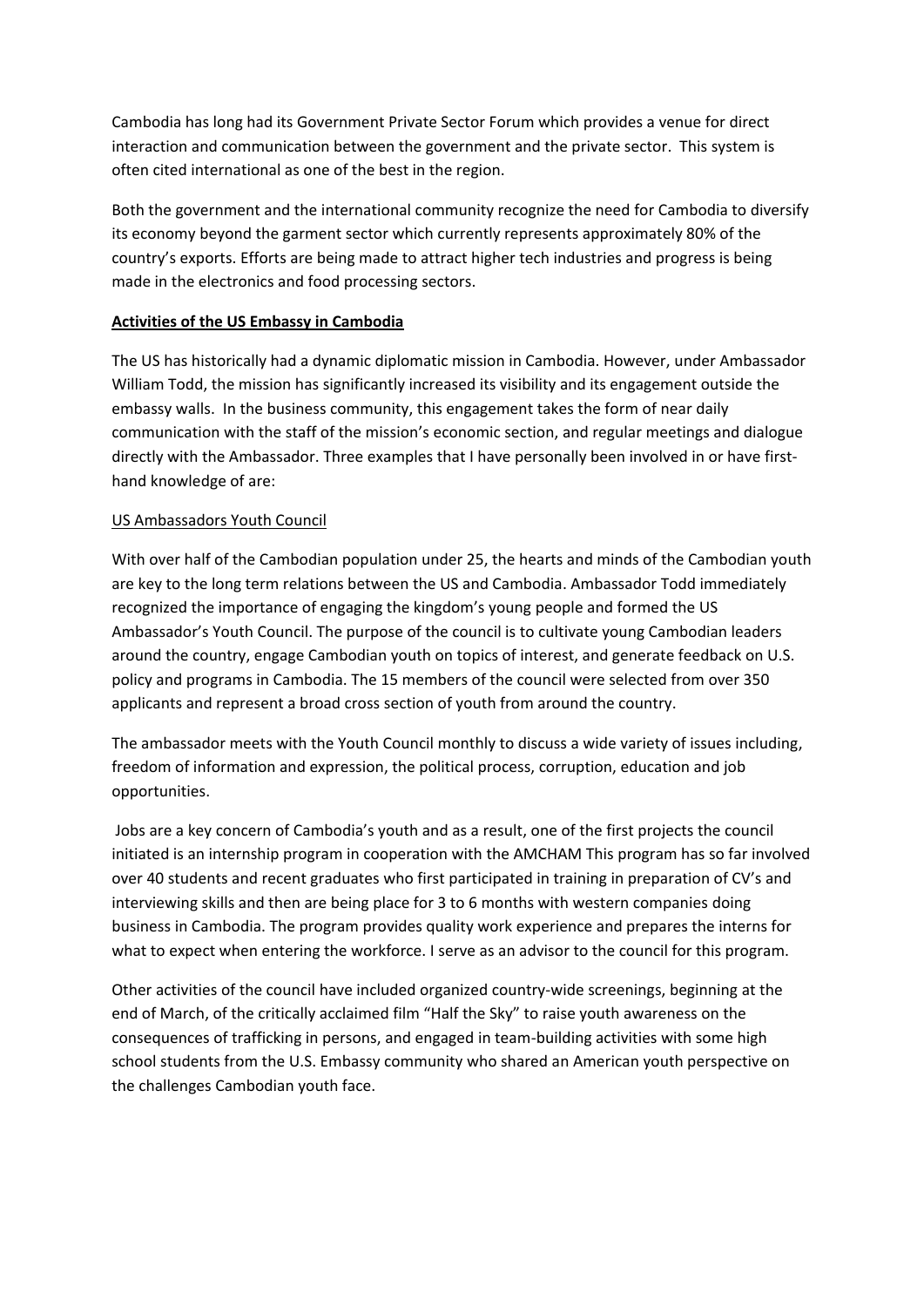# Human Rights Advisory Council

Cambodia is home to over 3000 NGO's. The purpose of the Human Rights Advisory Council is to work to focus these diverse organizations onto three to four key themes, making the message to the Cambodian government more consistent, of a higher intensity and more effective.

# Bridge Project

Shortly after his arrival in Cambodia, Ambassador Todd and his staff engaged in extended dialogue with AMCHAM about the issues and challenges in Cambodia that are inhibiting US trade and investment in Cambodia and development of at least a first tangible step toward addressing the issue. The among the key issues identified and first steps toward jointly identified solutions were:

- Lack of rule of law
	- o Support of the National Arbitration Council
- Corruption
	- o USFCPA Compliance Seminars
- Gaps in skill sets and capacity of local employees
	- o Planned conference on vocation and technical education
- Technical skills and understanding among ministerial working level staff
	- o Enhanced participation in the joint US/Singapore Third Country Training Program (TCTP)

# American Chamber of Commerce in Cambodia (AMCHAM) Human Rights Related Activities

The purpose of the AMCHAM is the promotion of US business interests in Cambodia. With regard to human rights,

- AMCHAM has historically taken the lead in regular (usually annual) seminars regarding compliance with USFCPA and has expanded this program to include similar laws enacted by the United Kingdom and Australia,
- Nearly 2 years ago, AMCHAM established a Corporate Social Responsibility (CSR) Committee. Promotion of Corporate Social Responsibility (CSR) among the members of the American Cambodia Business Council and its members through the following activities:
	- Proposal , coordination and execution of CSR activities of American Cambodia Business Council as an organization;
	- Serve as a point of contact and liaison between Non-Government Organizations and International Aid Agencies and the American Cambodia Business Council members fostering enhanced communication and cooperation;
	- Serve as an interface with other business / commerce advocacy organizations for CSR Issues;
	- Provide a forum for the discussion and exchange of ideas of CSR topics and issues;
	- Raise the awareness CSR activities of the AMCHAM member companies ;
	- Complete all of the above within the context of advocacy of mutual benefit to all stakeholders involved.
	- Activities over the past two years have included:
		- Seminar supporting the United Nations Human Rights Office in the role out of the UN Guiding Principles for Business and Human Right;
		- Regular presentations by member companies of their CSR programs; and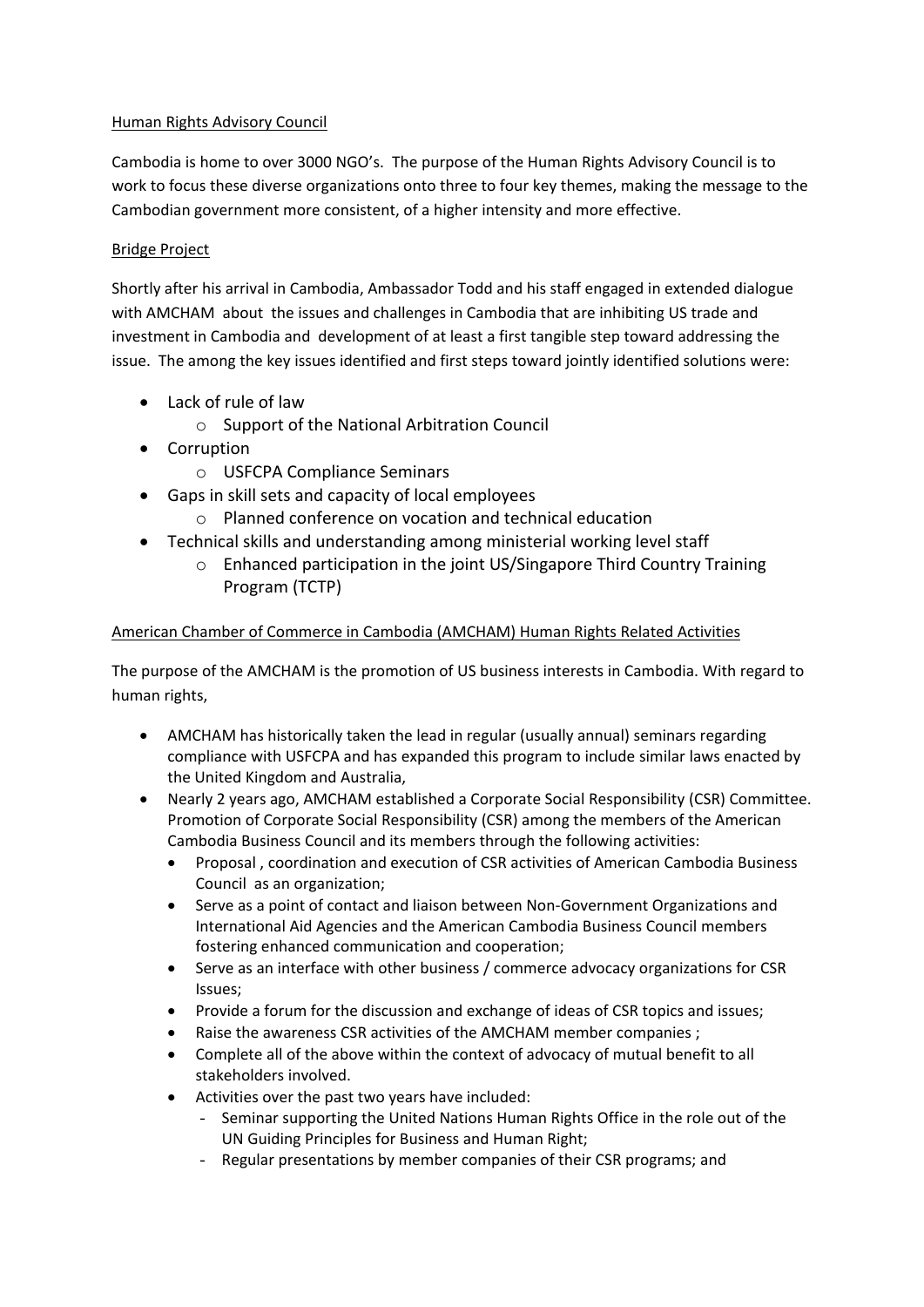- Development of a group of speakers from AMCHAM member companies to present CSR concepts and examples at local university seminars.

AMCHAM encourages its members to take a leadership role in the promotion of human right in the business community.

## **Comparison of China's Aid and Investment in Cambodia**

China is very active in Cambodia both in terms of foreign aid and business investment. This factor proves especially challenging for the US in the promotion of human rights. Whereas US aid typically has stipulations for improvements in human rights, the Chinese are spending more aid money in Cambodia and human rights improvements are simply not a Chinese requirement of the Cambodian Government. Further, the Chinese stand ready to fill any aid gaps created by suspension or termination of aid by the US for human rights issues.

Whereas, the US has a policy in Cambodia of "no bricks and mortar", the Chinese are only "bricks and mortar" focusing on dams, roads, bridges and other highly visible infrastructure projects. Consideration should be given to two policy changes:

- Reallocation of a portion of the aid to tangible infrastructure projects with higher visibility to the average Cambodian; and
- Reallocation to significantly increase spending on programs promoting democracy, facilitating the voice of the Cambodian population to hold the government accountable on human rights issues.

Chinese investors are active in infrastructure and agriculture sectors, and within each of these sectors human rights issues often arise. Corruption, which is a serious issue for US investors and businesses, is much less of a concern for the Chinese, who are not governed by an equivalent of the US Foreign Corrupt Practices Act (USFCPA). This issue makes it challenging for US companies to compete. Further, it undermines the initial efforts the government is making to address corruption. Within the infrastructure sector, multiple dams are being built which involve displacement of villagers and have potentially significant negative environmental impact. Many of the wellpublicized land disputes on ELC's are direct Chinese investments or local partnerships backed by Chinese capital. Whereas this is a serious concern to US and other western investors, it is of minimal concern to Chinese investors in Cambodia.

Because of the role of the Chinese, the US should stay engaged both in terms of foreign aid. Whatever aid the US withdraws, the Chinese stand ready to fill the gap, with no human rights requirements attached.

### **Role of US Investment and Trade in Championing Human Rights**

US investment and trade has been at the forefront of promotion of human rights in Cambodia. Beginning with the Clinton Administration's 1999 increase in Cambodia's garment sector quota linked to labor law development ,enforcement and the cooperation with ILO and other labor related organizations through the "Better Factories" and "Better Work" programs. This set program made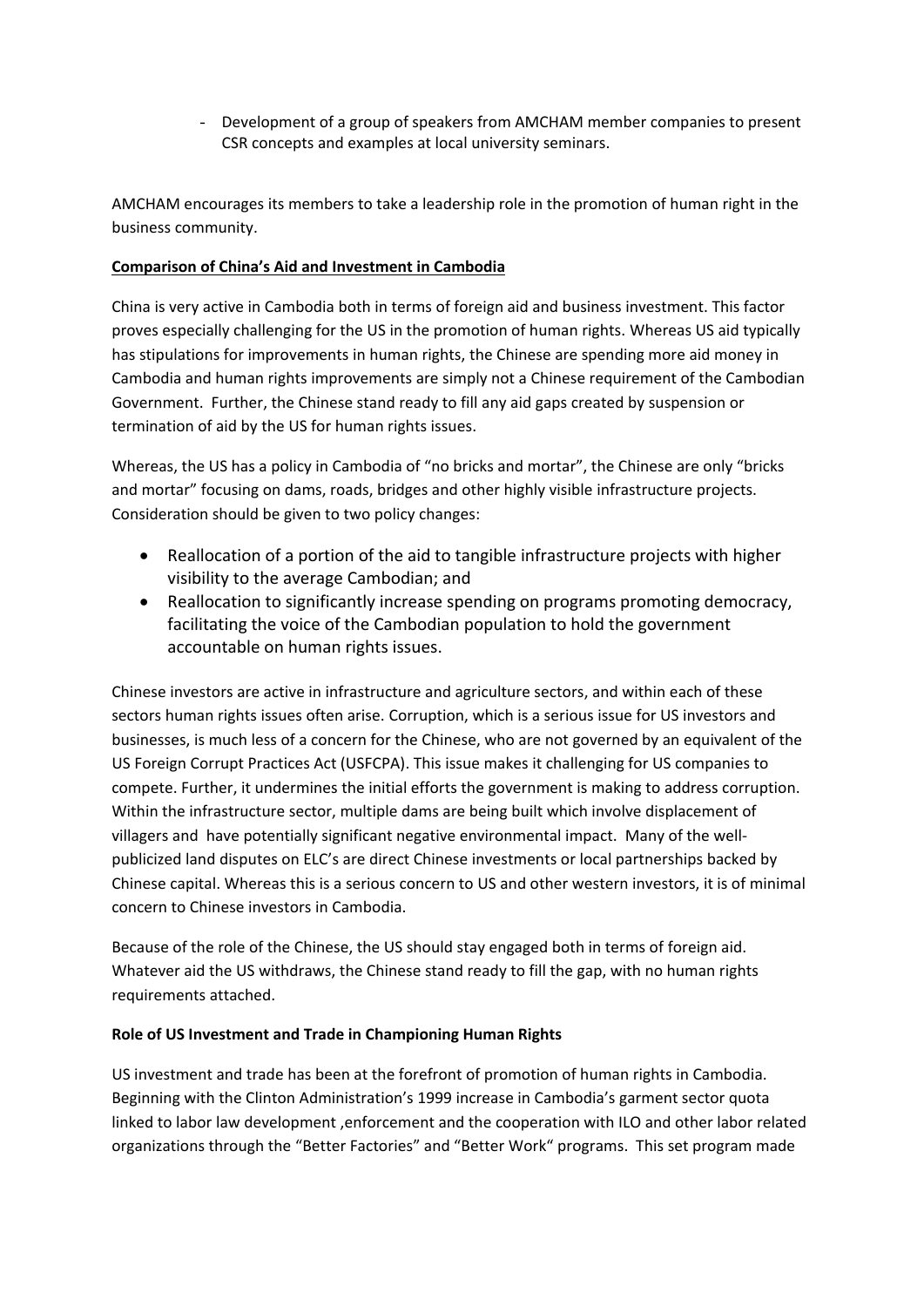the largest set of economic and human rights gains to date. It should serve as a model of the effectiveness of a "carrot" over a "stick" in efforts to drive change.

US customers and shareholders have a tradition of holding companies accountable to meeting international human rights and environmental standards, whether the national government in any given country does or not. With regard to labor and environmental issues, being locally legal is not necessarily sufficient. This accountability is critical in frontier economies such as Cambodia with weak and/or ineffective government institutions. Fostering US investment in Cambodia, as companies are seeking alternatives to China, provides a key point of leverage for improving human rights in the areas linked to labor and the environment.

### **Conclusion**

This election cycle has been calmer than any previous. Political violence has been nearly non existent since the official campaigning started late last month, even in the provinces where before it was prevalent. Campaigning convoys of the two main political parties pass each other in the street without incident. Sometimes they are rallying in the same parks, again without incidents. While not perfection, this is progress. Both parties feel they need to campaign, they are not taking voters for granted.

There are human rights issues in Cambodia. Cambodia has an active and dynamic NGO and international aid community and a free and uninhibited press that publish articles critical of the government daily, and documenting these issues. My question is, "what has the government gained by this?". While it is expected that the CPP will win a majority necessary to form a government, it will lose seat in parliament, while having a strong record on economic growth and development. I take this as a sign that human rights are moving up the pyramid of priorities for Cambodians and that is the another sign of a maturing democracy.

Improving the economy is one of the most effective tools in addressing the root causes of the human rights issues that exist. To effect human rights, the US government and business should engage rather than shy away from opportunities in Cambodia. A mature democratic process is a political manifestation of self-actualization. Requisites for his maturing are individual self-esteem, respect for others, problem solving, a sense of belonging, and respect and faith in the democratic process. To take a page from Abraham Maslow's playbook, as long as a majority of the Cambodian people are concerned about issues at the of his pyramid (such as food, shelter and physical security), higher level self-actualization issues necessary to mature their democratic institutions and process will receive a lower level of attention. But tangible progress is emerging.

Context is important. After years of civil war, stability, the type of stability taken for granted in our mature democracy, is a high priority to the Cambodian population. The portions of any society that have little, have little to lose in the event of civil strife and conflict. In that situation, the society as a whole, must rely on its government to maintain stability, and that situation provides the opportunity for abuse of power and human rights issues, in the name of maintenance of stability. Today, a majority of Cambodians believe the CPP is offering the best alternative for stability; a stability the Cambodian population does not take for granted. However, because of the aforementioned issues, it is expected that fewer Cambodians believe this than before and that will lead to the loss of seats for the CPP in the parliament. That is democracy at work.